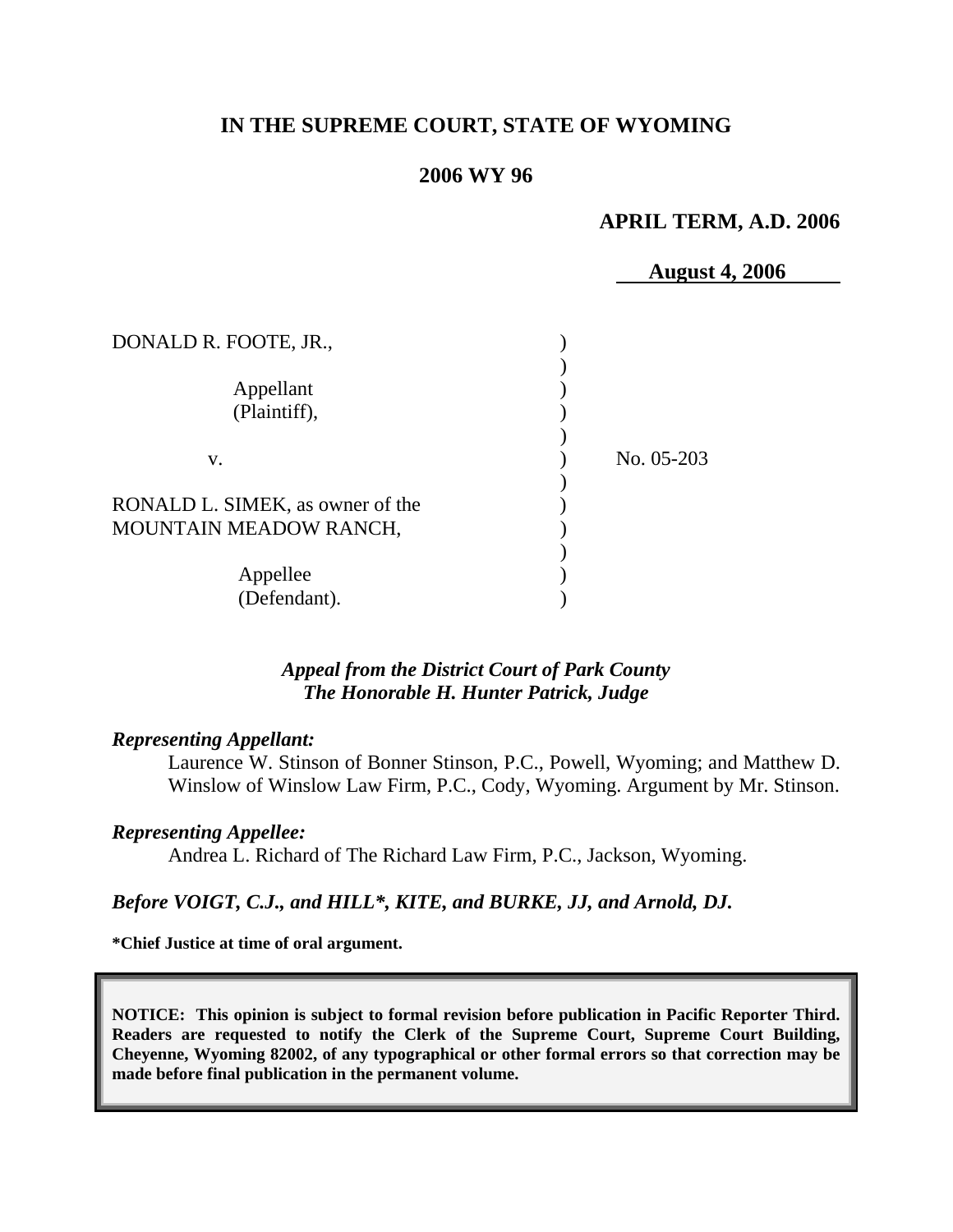# **VOIGT, Chief Justice.**

 $\overline{a}$ 

[¶1] The district court granted summary judgment to the owner of a ranch where an employee was injured while replacing a gasket on a pivot irrigation system. It concluded that the ranch's owner did not breach his duty to provide the employee a reasonably safe workplace or to warn the employee of unsafe work conditions, and that the employee's decision to replace the gasket by himself was an intervening cause of the employee's injuries. We find that genuine issues of material fact exist as to both of these issues. Accordingly, we reverse and remand for further proceedings consistent with this opinion.

# **ISSUES**

[¶2] The dispositive issue in this appeal is whether genuine issues of material fact exist on the "breach of duty" and "causation" elements of the employee's cause of action.

# **FACTS**

[ $[$ ] Ronald Simek (the owner) owns a "recreational ranch" near Cody.<sup>[1](#page-1-0)</sup> He hired his grandson, Ben Simek (the manager), to manage the ranch—the manager's duties included irrigating the hay fields, harvesting the crops, general ranch responsibilities, and ensuring that ranch employees had whatever they needed safely to perform their jobs. Donald Foote (the employee) was hired as a ranch laborer in early 2002—his duties included monitoring, cleaning, and maintaining the ranch's pivot irrigation system, lawn care, and essentially whatever else the manager "asked him to do."

[¶4] In late August or early September 2002, a substantial leak developed near the endgun of a pivot system the ranch used to irrigate the "race field," a hay field where the ranch also hosted "grass" snowmobile races each March and October. It appears that a blown gasket needed to be replaced. The manager had replaced this kind of gasket once or twice prior to September 2002. However, the employee had never replaced such a gasket and acknowledged that the manager "knew more about [replacing the gasket] than I did. I just knew that it had to be replaced. I wouldn't know the specific details until [the irrigation system] was taken apart. $\cdot$ <sup>[2](#page-1-1)</sup>

[¶5] On September 18, the manager told the employee to begin his customary morning chores when he arrived for work the next day, and also to prepare to replace the endgun gasket. The employee stated that the manager's instructions were essentially as follows:

<span id="page-1-0"></span><sup>1</sup> It appears that the ranch's only economic function was to grow and sell hay, but the owner indicated that there was "no profit," the ranch was not operated as a "profit center," and any income generated from selling hay was "not important."

<span id="page-1-1"></span> $2\degree$  The employee was not familiar with pivot irrigation systems prior to his employment at the ranch.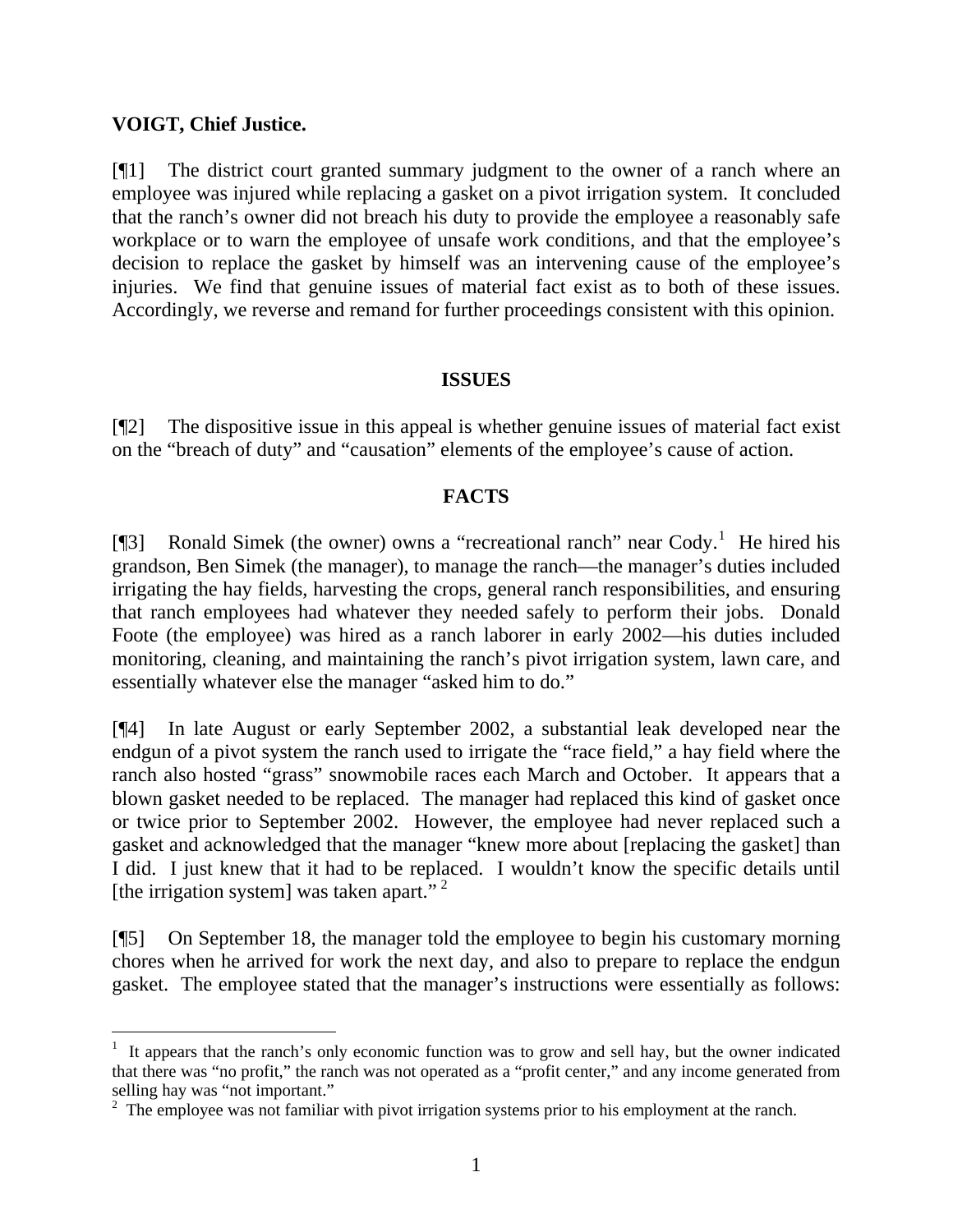"we're" going to replace the gasket "first thing" and "we" need to complete the task (or the task "had" to be completed) the next morning. The employee understood this to mean that he and the manager would work together (as they had on other projects) to replace the gasket; yet, he also understood that replacing the gasket was the next morning's "primary goal," that it had been "prioritized," and (based on his prior work history with the manager) that the employee should complete the task even if the manager was not ultimately available to help the employee. The manager agreed that he told the employee that "we" will replace the gasket the next day and that "we needed to get it done," but he apparently did not give the employee any further instructions on how to perform the task. When asked if he warned the employee of any safety issues or "something [the employee] needed to watch out for or be concerned about" while replacing the gasket, the manager replied "[j]ust that it takes two guys to do it." The manager felt that this statement made it clear to the employee that he should not attempt to replace the gasket alone.

[¶6] Between 7:30 a.m. and 8:00 a.m. on September 19, the employee assembled the new gasket, a loader, an extension ladder, and tools in the race field. He "wanted" the manager to help him replace the gasket, and the manager was the only person who could assist the employee that day. The manager lived on the ranch, so the employee rang the manager's doorbell, which had become the employee's "morning routine to get [the manager] out of bed." No one answered the door, and the employee continued to work on other projects. Between 8:45 a.m. and 9:00 a.m., the employee again rang the manager's doorbell, and received no answer—the employee stated that this was the "same reply as every other day I tried getting [the manager] out of bed." The employee returned to the manager's house at about 10:00 a.m. and spoke with the manager's threeyear-old stepdaughter. He asked her if the manager was out of bed, and the stepdaughter replied that he was not,<sup>[3](#page-2-0)</sup> so the employee told the stepdaughter to inform the manager that the employee was "on the race field."

[¶7] The employee ultimately decided to replace the gasket on his own. He drained the pivot system, briefly reviewed a manual, positioned the bucket of the loader eighteen to twenty feet above the ground, and used the extension ladder to climb into the bucket. The employee then disassembled the irrigation system near the location of the blown gasket. In doing so, he released the tension that held the entire apparatus together. It began to oscillate and then came apart, knocking the employee backwards into the bucket, where he struck and injured his back.<sup>[4](#page-2-1)</sup>

<span id="page-2-0"></span> $3\text{ }$  The employee added that when he encountered the manager's wife later that day, she was upset because the stepdaughter was to be at daycare by 9:00 a.m., and she and the manager "didn't get out of bed to take [her]." However, the manager claimed that he got up between 7:00 a.m. and 8:00 a.m. that morning and went to the site where he was having a new house built.

<span id="page-2-1"></span><sup>&</sup>lt;sup>4</sup> In his complaint, the employee alleges that he suffered a herniated disc, as well as a disc protrusion, which would probably require future surgery.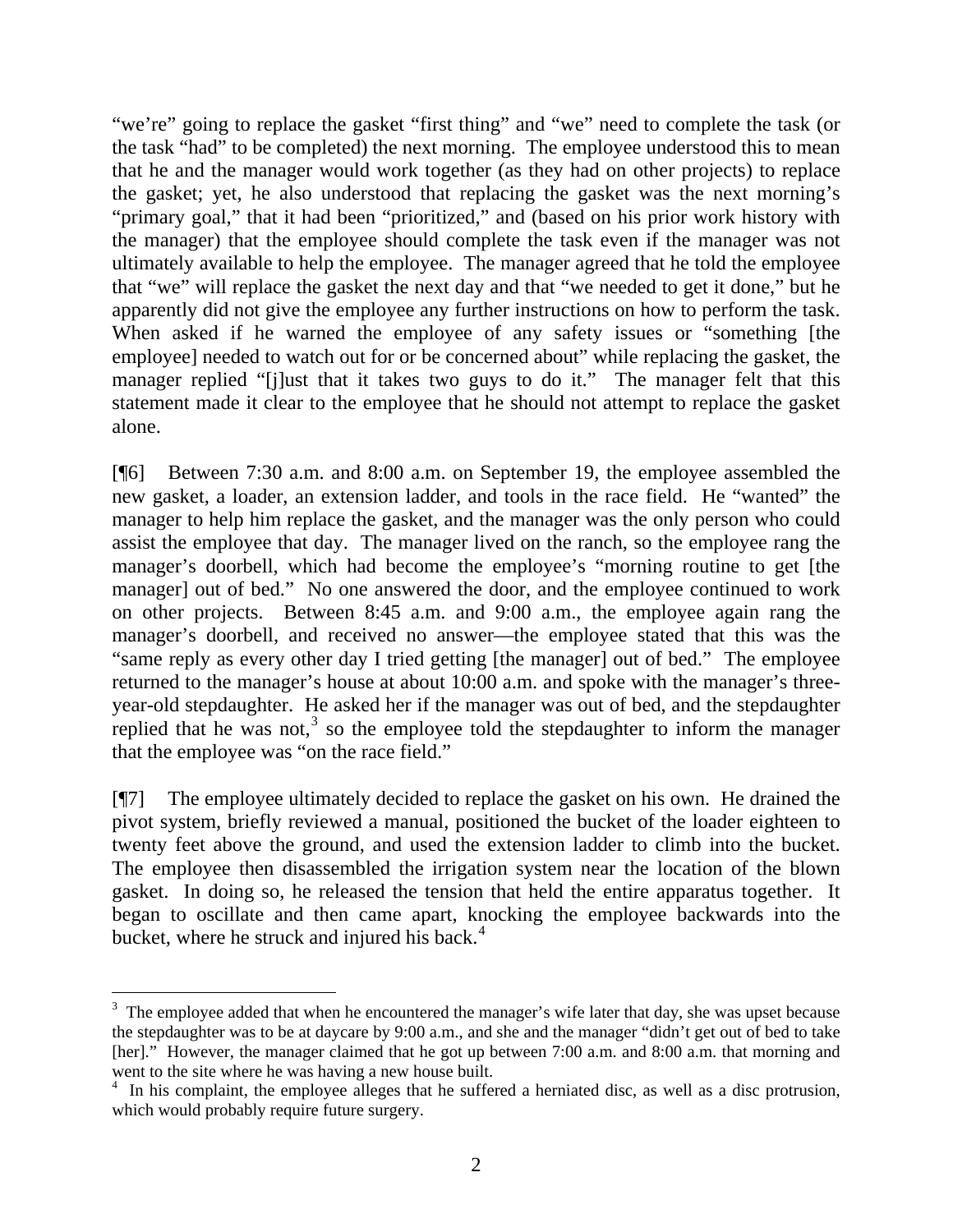[ $[$ [8] In March 2003, the employee sued the owner,<sup>[5](#page-3-0)</sup> alleging negligence in failing to warn the employee of the dangers associated with replacing the endgun gasket, in failing to provide another laborer to help the employee replace the gasket, and in failing adequately to train and supervise the employee.<sup>[6](#page-3-1)</sup> The owner filed a motion for summary judgment in August 2004 in which he argued that the employee's "decision to change the gasket alone, by himself, instead of waiting for [the manager], as instructed, was the proximate cause of the [employee's] alleged injury." In December 2004, the owner filed a supplemental pleading wherein he cited *Mellor v. Ten Sleep Cattle Co.*, 550 P.2d 500 (Wyo. 1976), and further claimed that he was not negligent because the employee's "injuries were caused by the risks and dangers that arose in the progress of the work he was performing." The district court ultimately granted summary judgment to the owner, and the employee now appeals that decision.

### **STANDARD OF REVIEW**

[¶9] "The elements of a prima facie case of negligence are duty, breach, causation and damages." *Franks v. Indep. Prod. Co.*, 2004 WY 97, ¶ 9, 96 P.3d 484, 489 (Wyo. 2004). "Summary judgment is not favored in negligence actions, since such actions by their nature are factually dependent"; "summary judgment in negligence actions is [therefore] subject to more exacting scrutiny." *Id.* Our standard of review is as follows:

> Summary judgment is proper "if the pleadings, depositions, answers to interrogatories, and admissions on file, together with the affidavits, if any, show that there is no genuine issue as to any material fact and that the moving party is entitled to a judgment as a matter of law." W.R.C.P. 56(c). A genuine issue of material fact exists when a disputed fact, if proven, would establish or refute an essential element of a cause of action or a defense that a party has asserted. *Metz Beverage Co. v. Wyoming Beverages, Inc.*, 2002 WY 21, ¶ 9, 39 P.3d 1051, ¶ 9 (Wyo.2002).

> We evaluate the propriety of a summary judgment by employing the same standards and by examining the same material as the district court. *Id.* We examine *de novo* the

<span id="page-3-0"></span><sup>5</sup> It is undisputed in this case that the owner is ultimately liable for any negligence attributable to the manager. *See generally Case v. Goss*, 776 P.2d 188, 192 (Wyo. 1989); *Abeyta v. Hensley,* 595 P.2d 71, 73-74 (Wyo. 1979).

<span id="page-3-1"></span><sup>&</sup>lt;sup>6</sup> The employee also sought punitive damages for the owner's "willful violation of the public trust" in failing "to carry insurance on the ranch or to advise employees that the ranch does not participate in the Wyoming Workers' Compensation fund or have insurance coverage sufficient to insure employees' medical bills were paid in the event of injury." Neither party raises an appellate issue concerning this claim.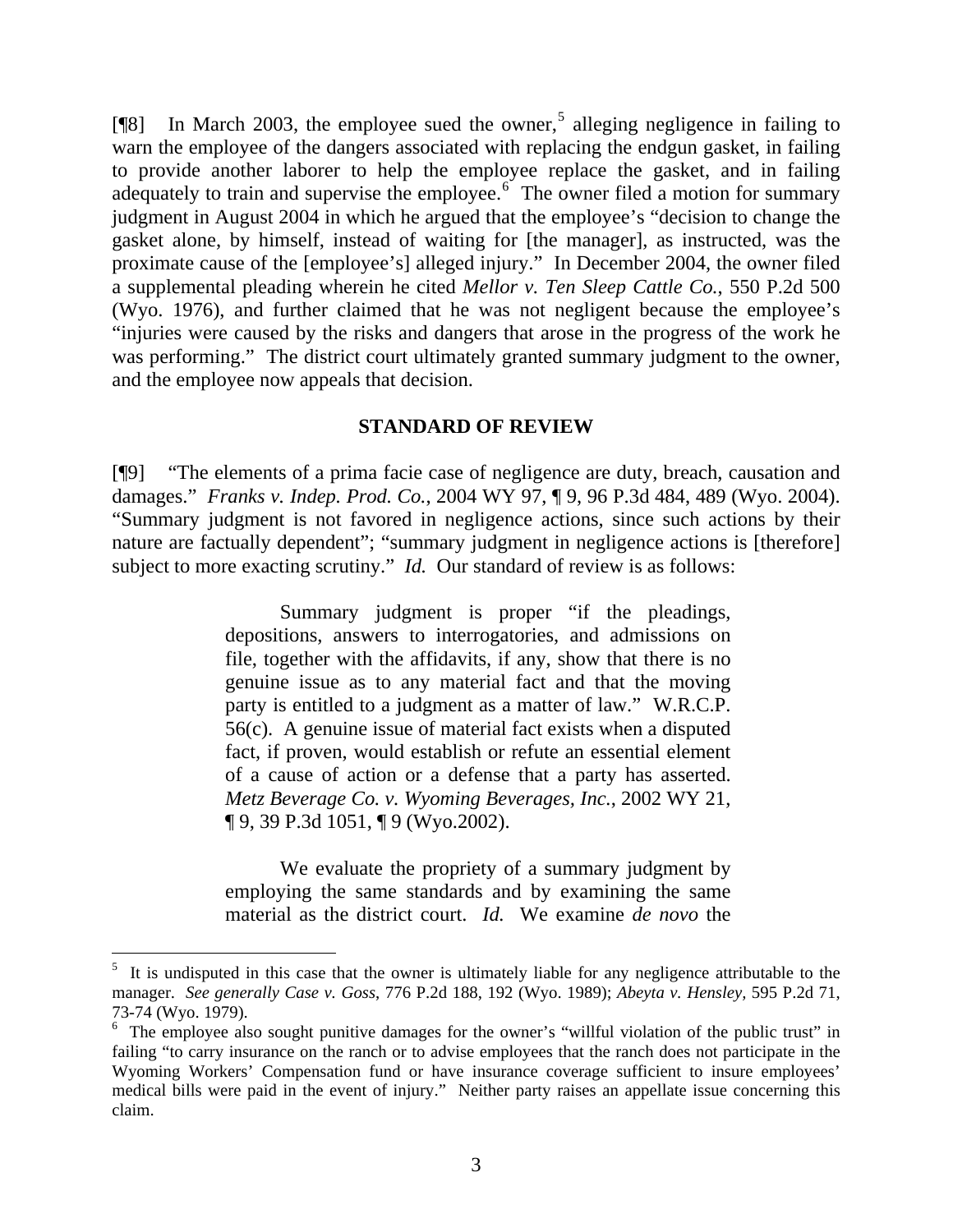record, in the light most favorable to the party opposing the motion, affording to that party the benefit of all favorable inferences that may be drawn from the record. *Roussalis v. Wyoming Medical Center, Inc.*, 4 P.3d 209, 229 (Wyo.2000). If upon review of the record, doubt exists about the presence of issues of material fact, that doubt must be resolved against the party seeking summary judgment. *Id.* We accord no deference to the district court's decisions on issues of law. *Metz*, ¶ 9.

*Linton v. E. C. Cates Agency, Inc.*, 2005 WY 63, ¶¶ 6-7, 113 P.3d 26, 28 (Wyo. 2005).

#### **DISCUSSION**

[¶10] The district court essentially analyzed two elements of the employee's negligence cause of action for purposes of summary judgment: whether there was "a breach of duty on the part of the [owner]" and, if so, whether that was "the proximate cause" of the employee's injury.<sup>[7](#page-4-0)</sup> It first determined that there were no genuine issues of material fact. Relying on *Mellor*, it then concluded that: (1) the danger that the employee encountered "arose in the course of the work"—there was no threat or danger to the employee until he began dismantling the irrigation system by himself; and (2) the owner "complied with" his duty—there was nothing "that the [owner] failed to do that the [owner] should have done, or anything that the [owner] did that . . . [he] should not have done or that was

<span id="page-4-0"></span> $7$  The district court held two hearings on the summary judgment issue. It initially held a hearing on the owner's summary judgment motion December 15, 2004, after which hearing it orally granted the owner's motion. In January 2005, the employee filed a sworn declaration, developed his argument regarding the district court's application of *Mellor* to the circumstances of the instant case (which issue the owner had raised in a supplemental pleading filed the day before the first summary judgment hearing), and asked the district court to reconsider its ruling. The employee renewed that request in March 2005. The district court held a hearing April 12, 2005 to consider the employee's request, after which hearing the district court orally denied that request. In doing so, the district court elaborated slightly on its decision to grant the owner summary judgment; however, the district court essentially ruled that the owner remained entitled to summary judgment for the same reasons that it had stated after the first summary judgment hearing. The employee filed his notice of appeal July 1, 2005. An order granting the owner summary judgment, and denying the employee's reconsideration request, was ultimately filed August 12, 2005.

We have subsequently held that motions to reconsider are a "nullity." *Plymale v. Donnelly*, 2006 WY 3, ¶¶ 5-10, 125 P.3d 1022, 1023-25 (Wyo. 2006). However, the owner does not question either the propriety of the district court's, or this Court's, consideration of the employee's sworn declaration, or of this Court referring to the district court's reasoning based on that declaration. There also appears to be no jurisdictional issue concerning the employee's appeal in this case to the extent that the employee appeals from the district court's grant of summary judgment to the owner (as opposed to the denial of his reconsideration request), and the owner does not contend otherwise. *See Mueller v. Zimmer*, 2005 WY 156, ¶¶ 5-7, 124 P.3d 340, 346-48 (Wyo. 2005); and W.R.A.P. 2.04 (premature notice of appeal "shall be treated as though filed on the same day as entry of the appealable order, provided it complies with Rule  $2.07(a)$ ").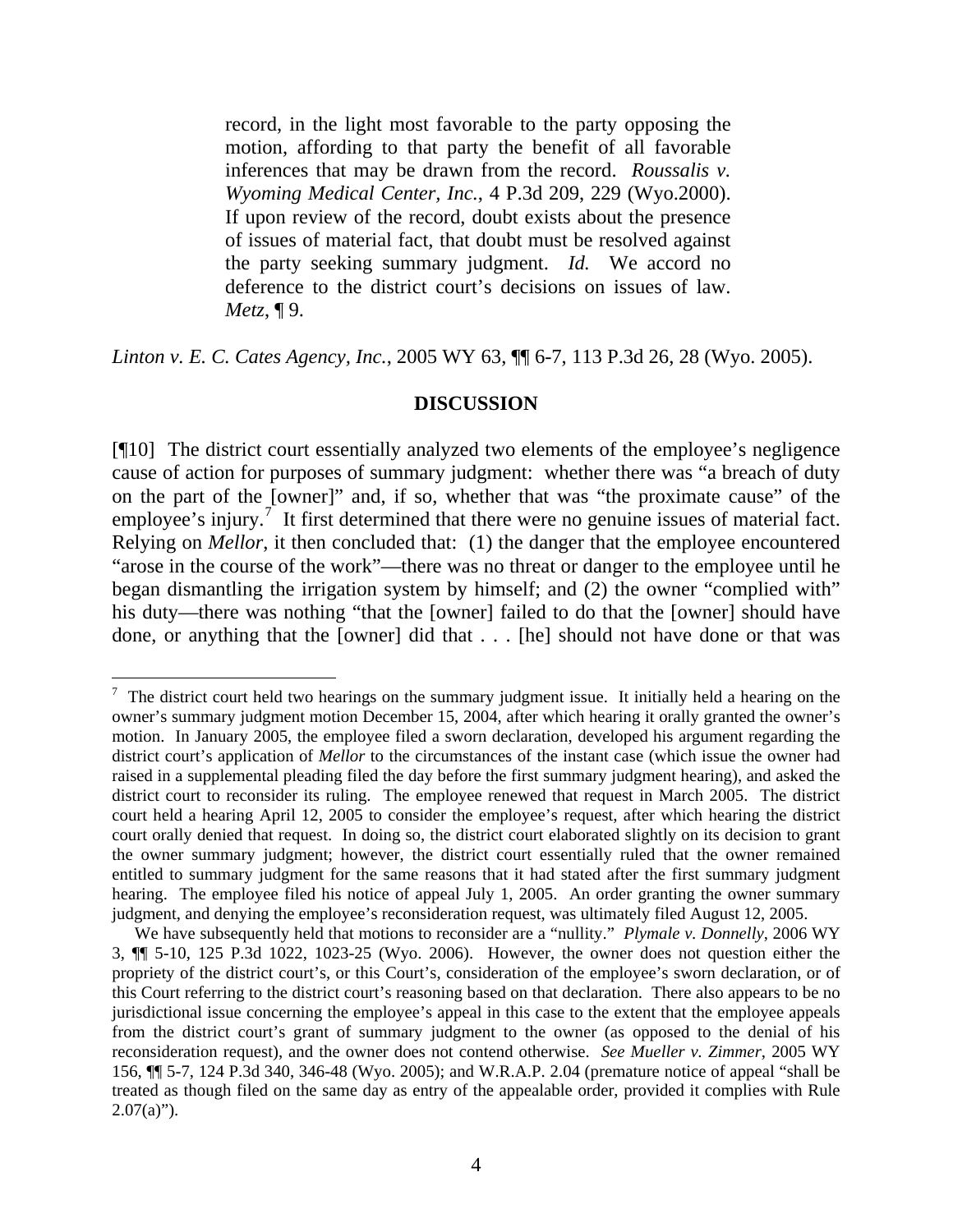negligent." In the alternative, the district court found that the owner had no reason to anticipate that the employee would replace the gasket by himself, and that the employee's decision to do so was therefore an intervening cause of the employee's injuries.

[¶11] A good portion of the parties' appellate argument focuses on the district court's reliance on *Mellor*. In *Mellor*, 550 P.2d at 502, the employee was injured while helping his employer and another individual move a heavy cabinet. The employee "was accustomed to this kind of general handyman employment," knew how heavy the cabinet was, and "was familiar with all of its other physical characteristics." After lifting the cabinet from the floor to an upright position, they began "walking" the cabinet towards the wall because the cabinet was so heavy that they could only move it a short distance at a time. While the individuals were taking a five to ten minute break, "the cabinet suddenly, and without warning, fell backward" and seriously injured the employee. *Id.* The employee sued the employer and, after a bench trial, the trial court concluded that the employer was not negligent and that the employee "was contributorily negligent and/or assumed the risk inherent in the moving operation." *Id.* at 503.

[¶12] On appeal, the employee questioned whether the record was sufficient to support the trial court's findings. He first claimed that the employer "violated his duty of care . . . by failing to furnish him a safe place to work, the result of which caused injury." *Id.* at 503. We began our discussion by stating the following general principles:

> It is the duty of the employer to furnish the employee a safe place to work and that duty of care must be reasonable in view of the work to be performed and the dangers incident to the employment.

> We said in *Engen* [*v. Rambler Copper & Platinum Co.*, 20 Wyo. 95, 121 P. 867 (1912)]:

". . . It is the duty of the master, in the performance of such nondelegable duties to exercise ordinary or reasonable care, or, as otherwise expressed, the care and skill that a man of ordinary prudence would observe under the circumstances. And it is generally held that it is the master's duty for the protection of his employees to exercise such care and skill in the following particulars, among others: (1) To furnish them with reasonably safe machinery, appliances, tools, and place to work, and to keep the same in reasonably safe repair. (2) To employ competent and sufficient employees with whom to work . . ."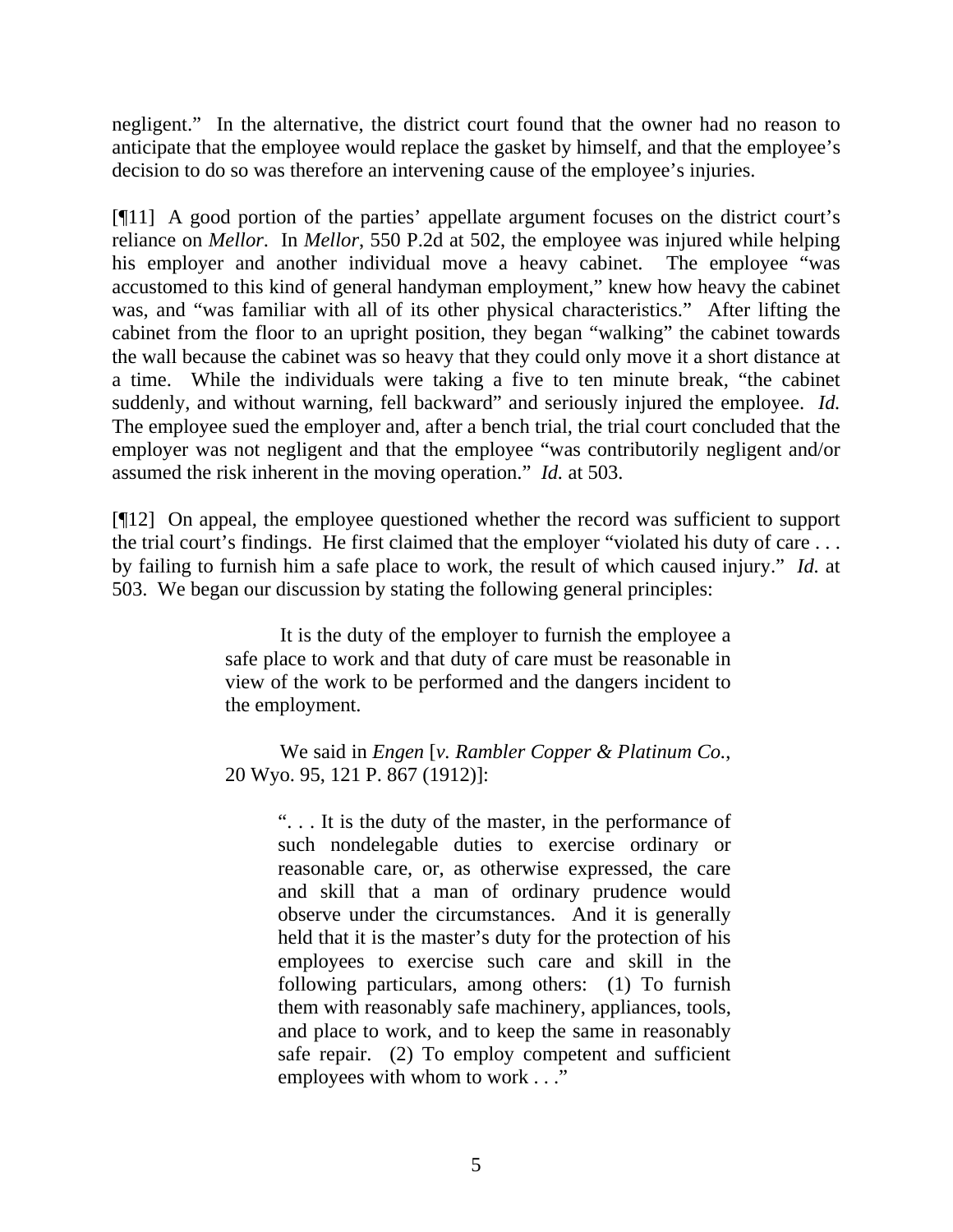The master is not, however, liable for a failure to furnish a safe place to work if the complaint centers upon a danger which the employer does not know of and concerning which he is not chargeable with knowledge, or which arises in the progress of the work and constitutes part of its details and risks. We said as much in *Engen*:

". . . The duty of the employer to guard his workmen against unnecessary and unreasonable risks extends, not only to those that are known to him, but also to such as a reasonably prudent man, in the exercise of ordinary diligence, would know or discover, having regard to the danger to be avoided . . ." "As to this matter, however, there exists a well-recognized distinction between *defects or dangers which arise in the progress of the work and constitute part of its details and risks, and those which do not. If the defect belongs in the former class, the master is not liable; ...*" [Emphasis supplied]

*Id.* at 503-04 (footnotes and internal citations omitted). <sup>[8](#page-6-0)</sup> We then applied those principles as follows:

> In the instant matter, the cabinet being moved was the thing that caused the harm. It really was not the *place* where the plaintiff was required to work that was the cause of the injury.

<span id="page-6-0"></span><sup>&</sup>lt;sup>8</sup> These general principles appear to be consistent with those found in Restatement (Second) of Agency §§ 492-93, 495, 498-99, 505-07, 510 (1958), though neither party refers to these provisions in their appellate briefing. The following section is particularly relevant to the district court's reasoning in this case:

<sup>§ 499.</sup> Risks Inherent in Enterprise

A master who has performed his duties of care is not liable to a servant harmed by a risk incident to the nature of the work.

The commentary to this section states that a "master performs his duties to his servants if he provides conditions which are as safe as the nature of the work reasonably permits." Restatement (Second) of Agency, *supra*, § 499 cmt. a.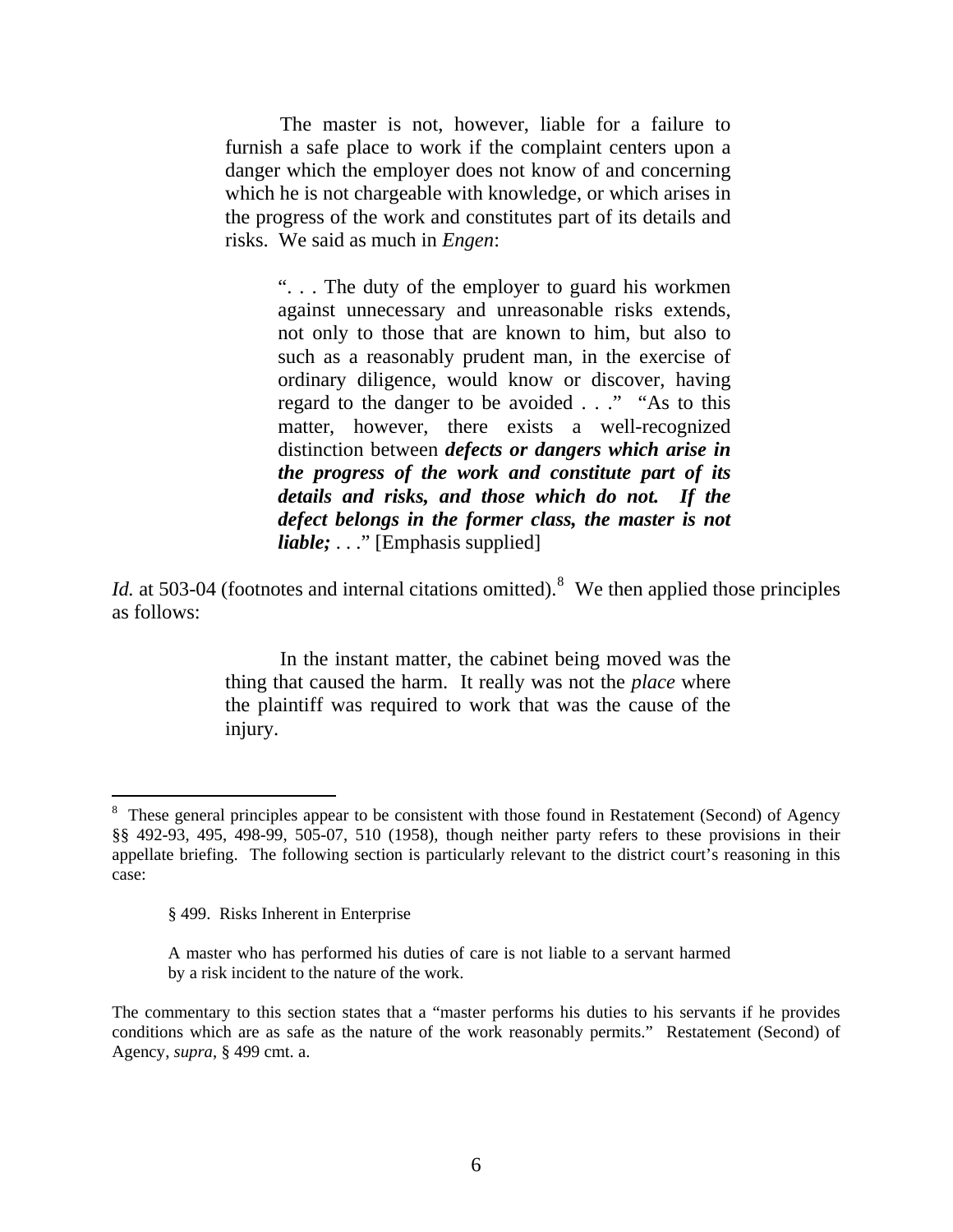Be that as it may—the danger and the cause arose during the progress of the work and constituted a part of its details and risks and thus is an exception to the safe-place-towork requirements.

 Another factor requires mention and is one which, we think, prevents this appeal from being rescued by the safeplace-to-work theory. There is no evidence in this record to show what caused the cabinet to fall. Negligence cannot be presumed from the mere happening of the accident. It stood there for from five to ten minutes before falling, and when it did, it fell without warning. It is contended that [another individual] was leaning on the cabinet and that this was the cause of its fall. This was rank speculation. There is no proof of this, and to just say it—without proof—does not constitute a causative fact to which we will assign credibility. There was insufficient proof to establish that [the other individual's] leaning on it was the cause. Therefore, the [employer] could hardly be held to have known of the danger.

 If we, in hindsight, do not know what caused the cabinet to fall—how can [the employer], with foresight, be held to have been able to anticipate what the cabinet would do?

*Id.* at 504 (footnotes and internal citations omitted).

[¶13] The employee also claimed that the employer was negligent for "not employing more men and having safety devices on the job." Our conclusion on that issue was as follows:

> We cannot say that the [employer] was negligent as a matter of law for not employing more men and having safety devices on the job. This we would have to do if we were to overrule the fact-finding trial court on this issue.

> We recognize that the care required is commensurate with the danger involved. But the trial court held the defendant to have discharged his duty of care under the facts.

> We have to ask—what would more tools or men have done to protect the [employee]? Would additional men not have been doing the same thing the [employee] and the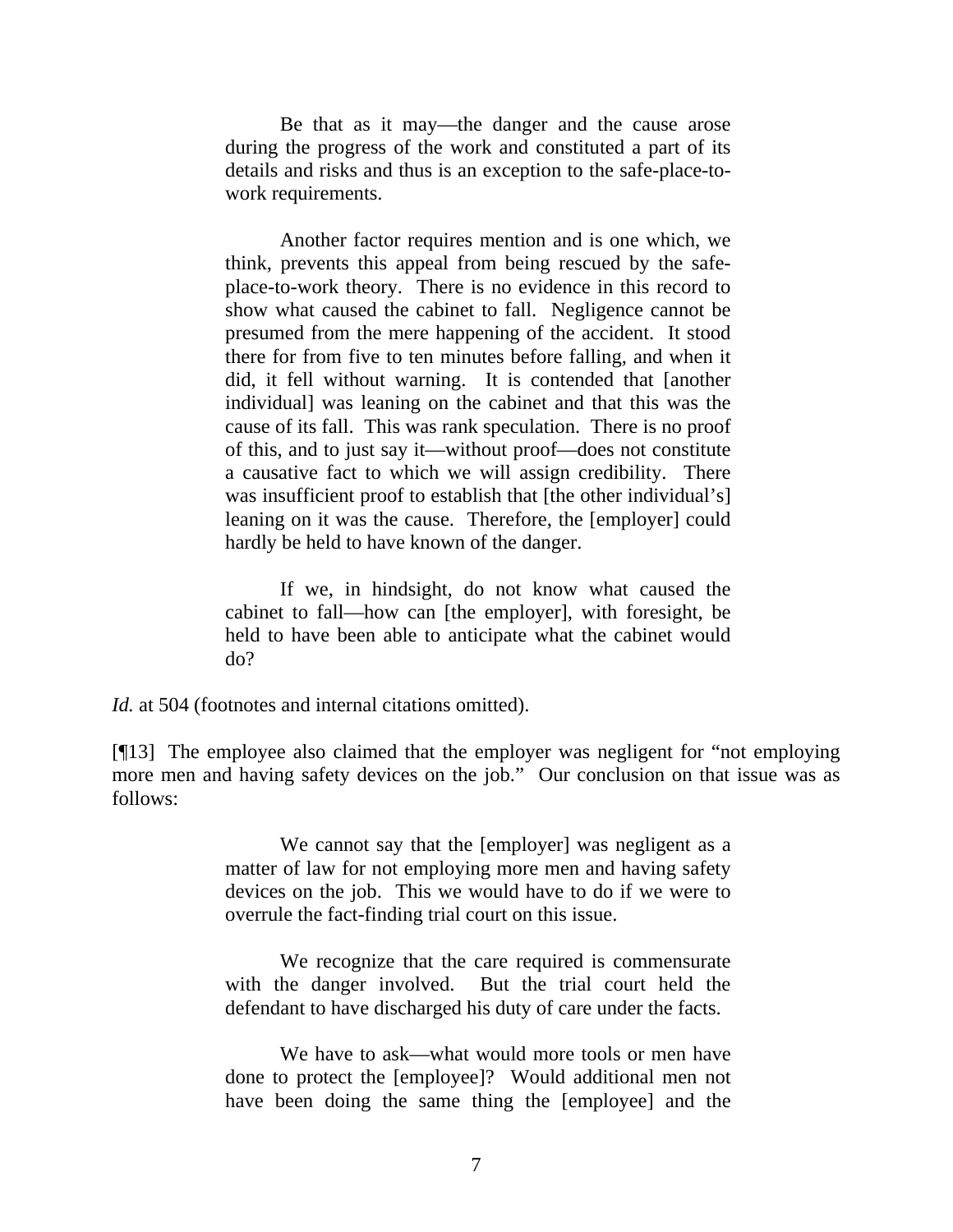[employer] were doing—taking a break while the cabinet stood motionless—until it fell for an unexplained reason? Nobody anticipated this unfortunate happening—including the [employee]—and there is no reason to believe that the employer should have anticipated the necessity of more tools and more men in order that this operation would be conducted safely. There were enough tools and men. The problem was that nobody anticipated the happening—nor were they bound to have anticipated it.

Id. at  $504-05.<sup>9</sup>$  $504-05.<sup>9</sup>$  $504-05.<sup>9</sup>$ 

 $\overline{a}$ 

We say only, with respect to the contributory negligence-assumption of the risk contention, that we have considered it and, according to the facts and the applicable law, would also affirm the trial court's rejection of this contention for the reason that the appellant is specifically excluded from recovery under the doctrine of *Berry v. Iowa Mid-West Land and Livestock Co.*, Wyo., 424 P.2d 409, 411, where we held:

> . . . Under the circumstances of this particular case, however, we can say it is apparent that if defendant's omission is assumed to constitute negligence, then the acts of plaintiff would necessarily and as a matter of law amount to contributory negligence.

> Where a danger is as open and obvious to the servant as to the master, or where the servant has better means of knowledge than the master, he will be charged with such negligence as to bar recovery.

> In Restatement Second, Agency 2d § 521, p. 489 (1958), it is given as a rule that a master is not liable to a servant for harm caused by unsafe conditions of employment, if the servant, with knowledge of the facts and understanding of the risks, voluntarily enters or continues in the employment. Also, this court adopted the following rule with respect to risks assumed by an employee:

> > A servant assumes (1) the risk of such dangers as are ordinarily and normally incident to his occupation, and a workman of mature years is presumed to know them, whether he does or not; (2) such extraordinary or abnormal risks—usually, at least, arising out of the negligence of the master—the conditions and dangers of

<span id="page-8-0"></span><sup>9</sup> The employee further argued that the district court's assumption of risk and contributory negligence findings were not supported by the record or were contrary to law. We stated that there was "no need for us to make detailed inquiry into the facts and law" because we had held that the employer was "not negligent"; it therefore did not matter "whether the [employee] was contributorily negligent or whether he assumed the risk inherent in the moving operations." *Id.* at 505. Nevertheless, we continued by stating the following: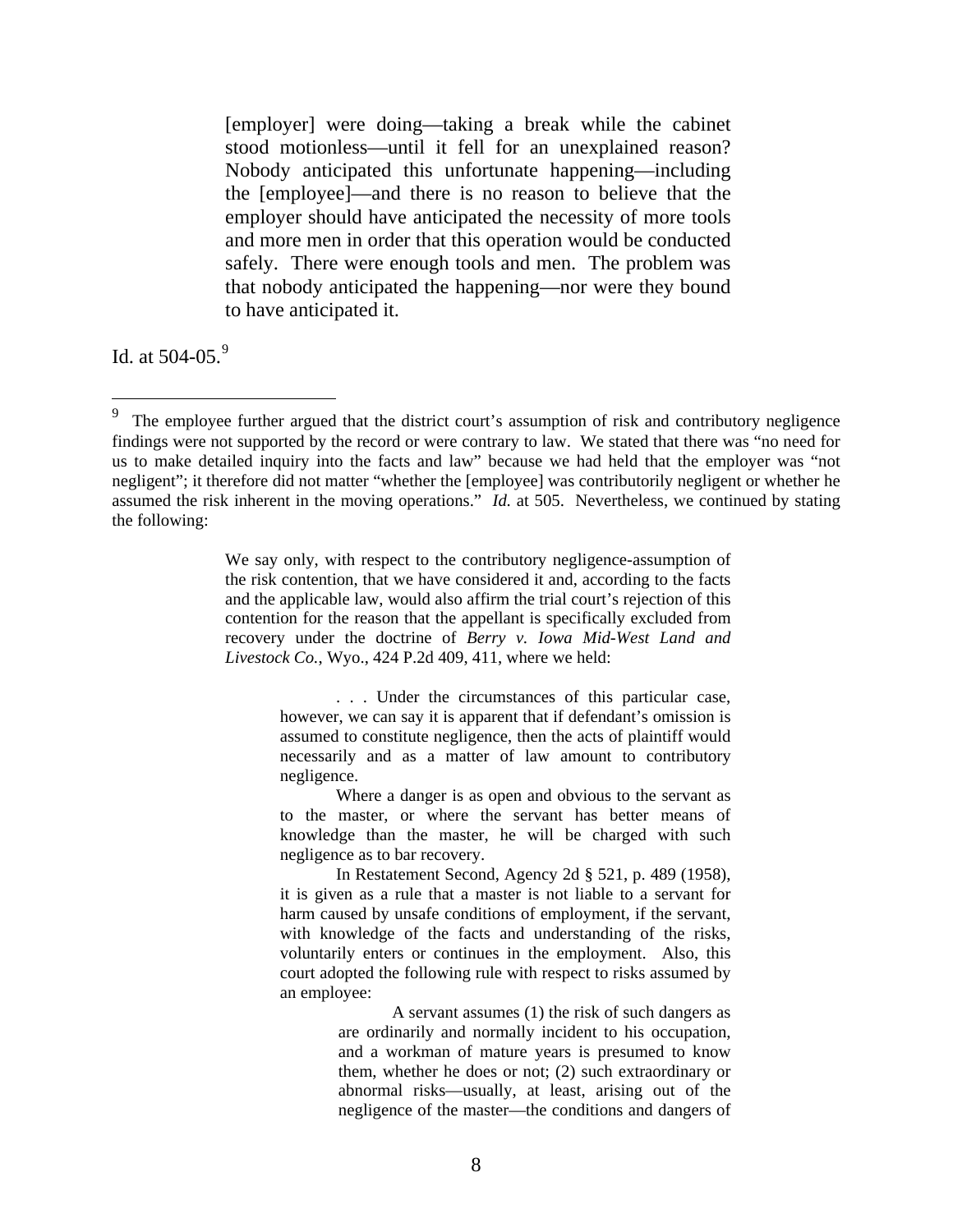[¶14] In the instant appeal, the employee contends that our analysis in *Mellor* was essentially "based upon the doctrines of assumption of risk and contributory negligence." He claims that the district court therefore improperly relied on *Mellor* in granting the owner summary judgment because "the holding in *Mellor* was abrogated by the adoption [of] comparative fault."[10](#page-9-0) We agree that, to the extent *Mellor* relied upon the doctrines of assumption of risk and contributory negligence, its reasoning did not survive the adoption of comparative fault.<sup>[11](#page-9-1)</sup> Furthermore, the issues in the instant case should be presented to the jury under the latter construct.

[¶15] The circumstances that led to the "no negligence" finding in *Mellor* were quite limited in scope, as well as substance—after the employee, the employer, and another individual lifted a cabinet to an upright position and moved it towards the wall, the cabinet (now stationary while the movers took a break) spontaneously fell on the employee for no apparent reason. We are presented with a different scenario in the instant case. This case is not one in which the "danger and cause" arose solely "in the progress of the work." In arriving at that conclusion, the district court focused too narrowly on the fact that the pivot system came apart as it was being dismantled by the employee. The primary consideration in this case is, instead, the conduct that preceded that occurrence, and the resulting "danger" (if any) that the employee would attempt to replace the gasket by himself.

[¶16] Unlike *Mellor*, we also cannot conclude, as a matter of law, that the owner did not breach his duty to the employee in the instant case. We find that genuine issues of material fact exist that preclude granting the owner summary judgment on that basis.<sup>[12](#page-9-2)</sup> The question of breach is often considered to be one of fact. *See generally Johnson v. Reiger*, 2004 WY 83, ¶ 23, 93 P.3d 992, 999 (Wyo. 2004); *Lee v. LPP Mortg. LTD.*, 2003

> which he (a) knows and appreciates and faces without complaint, or the conditions and dangers of which (b) are so obvious and apparent that an ordinarily careful person would, under the circumstances, observe and appreciate them. \* \* \*.

*Id.* (some internal citations and quotations omitted).

<span id="page-9-0"></span><sup>10</sup> For a more detailed explanation of these concepts and each concept's relationship to the other concepts, *see generally Betts v. Crawford,* 965 P.2d 680, 686-87 (Wyo. 1998); *Halpern v. Wheeldon*, 890 P.2d 562, 565 (Wyo. 1995); *Barnette v. Doyle*, 622 P.2d 1349 (Wyo. 1981); and Wyo. Stat. Ann. § 1-1- 109 (LexisNexis 2005).

<span id="page-9-1"></span><sup>&</sup>lt;sup>11</sup> The underlying legal precepts—(1) an employer owes a duty to his employees to provide a safe workplace, and (2) an employer who has performed that duty is not liable to the employee for harm caused by risks incident to the nature of the work—do, however, remain viable. *See, for instance,*  Restatement (Second) of Agency, supra, §§ 492 and 499.

<span id="page-9-2"></span> $12$  We further note that the evidence presented in the instant case, when viewed in a light most favorable to the employee, is not such that we are forced to presume negligence merely "because an accident happened." *Downen v. Sinclair Oil Corp.*, 887 P.2d 515, 520 (Wyo. 1994).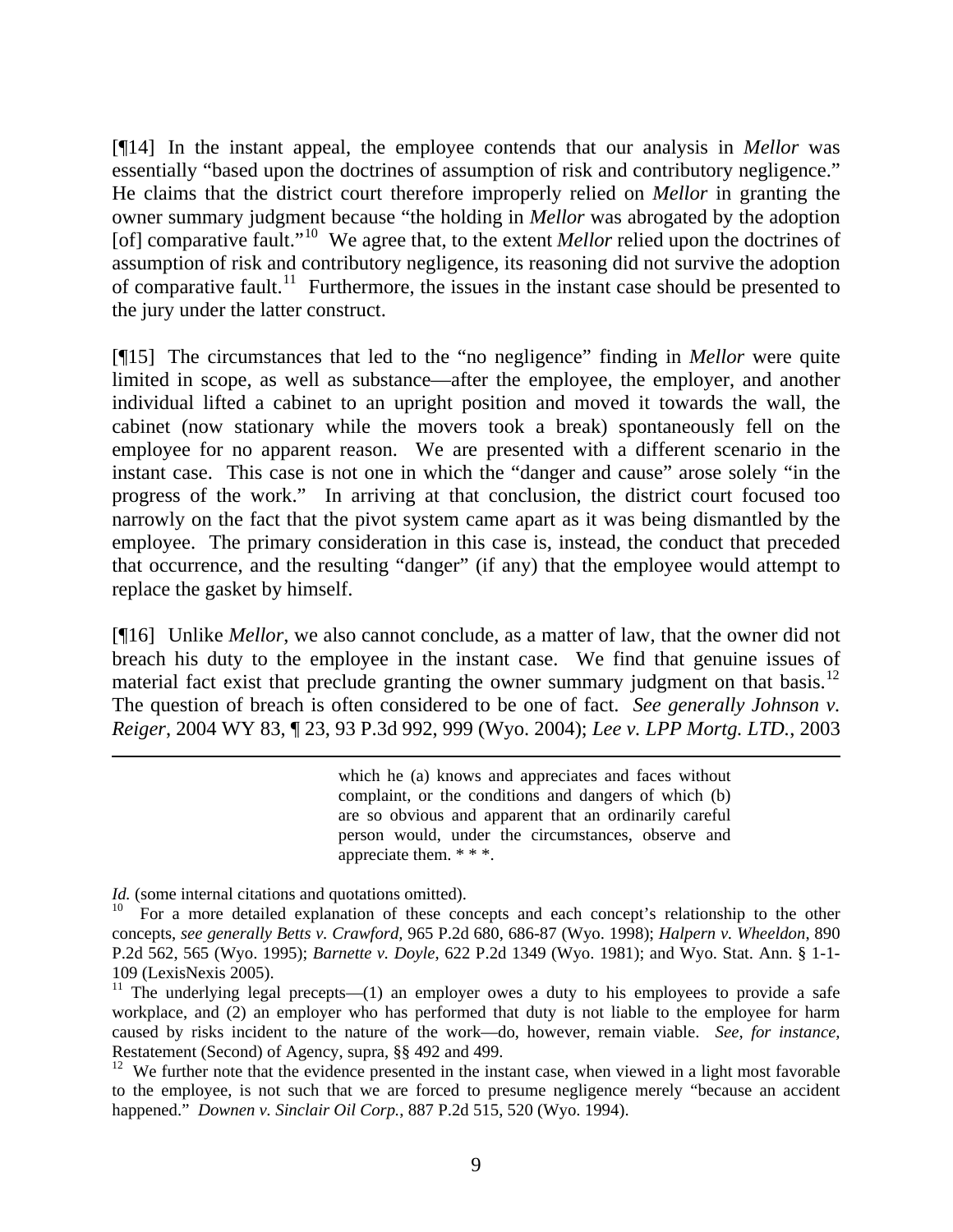WY 92, ¶ 20, 74 P.3d 152, 160 (Wyo. 2003); and *Jones v. Chevron U.S.A.*, 718 P.2d 890, 897 (Wyo. 1986). This is particularly true when "there appears to be no great disagreement about the evidentiary facts, but the evidence is subject to conflicting interpretations or reasonable minds might differ as to its significance . . . ." *Roussalis v. Wyoming Med. Ctr., Inc.*, 4 P.3d 209, 229 (Wyo. 2000). *See also Bettencourt v. Pride Well Serv.*, 735 P.2d 722, 726 (Wyo. 1987) (issue should be submitted to the factfinder if reasonable minds could reach different conclusions and inferences from facts, even when facts bearing upon negligence are undisputed).

[¶17] Whether the owner breached his duty to provide the employee a reasonably safe workplace or to warn the employee of unsafe work conditions in the instant case is inextricably intertwined with the circumstances surrounding the employee's decision to replace the endgun gasket by himself. Perhaps the best illustration of the factual issues that are apparent in these circumstances is the manner in which each party emphasizes the evidence, and the reasonable inferences to be gleaned therefrom, in his appellate briefing. For example, the employee emphasizes his work history *vis a vis* the ranch manager. He claims that the manager was often unavailable (whether due to sleeping,  $13$  watching television, or other reasons) to assist with tasks the manager and the employee were scheduled to perform jointly.<sup>[14](#page-10-1)</sup> This resulted in a "custom and practice" at the ranch that essentially "required" the employee to perform these joint tasks on his own—the employee understood that when the manager was unavailable, he was "still to get it done" and when he received no answer at the manager's house, he was to "go about [his] business." According to theemployee, the manager was aware of this practice.

[¶18] On the day the employee was injured, he simply "decided to proceed as [he] would on any other day and complete the chores" by himself. It also appears that the employee felt some urgency to replace the gasket that morning.<sup>[15](#page-10-2)</sup> The employee's

<span id="page-10-0"></span>According to the employee, the manager was a "late sleeper [who] doesn't want to get out of bed" the manager had "a sleeping disorder of stays up late and sleeps even later" and it was "common" for him to not get up in the morning.

<span id="page-10-1"></span> $14$  The employee provided several examples of joint tasks that he often completed on his own due to the manager's unavailability: (1) lubricating and changing oil and filters on farm equipment, and greasing "zerk fittings"; (2) loading and stocking hay for buyers; (3) digging a trench for water and electrical lines to the manager's house; (4) working with a contractor to "stand" exterior walls at the manager's new house; (5) placing six-inch pipe in the race field; (6) moving a horse "lean-to" with a contractor; and (7) selecting and sorting trees for landscaping. However, the employee does not distinguish which of these tasks, if any, he either had been trained to perform or had performed previously.

<span id="page-10-2"></span><sup>&</sup>lt;sup>15</sup> The reasons for this sense of urgency vary: (1) the manager prioritized the task for completion the morning the employee was injured; (2) the employee knew that all the chores, including replacing the gasket, needed to be completed before a large truck arrived to be loaded with hay that day; (3) the hay in the race field needed water in order to grow—the owner agreed that without water, the hay would not grow as fast, but indicated that this would not substantially impact the ranch because the income from selling hay was not important, and the manager agreed that ensuring that the irrigation system was working sometimes became a high priority; and (4) the leak was "tearing a rut right through the [race]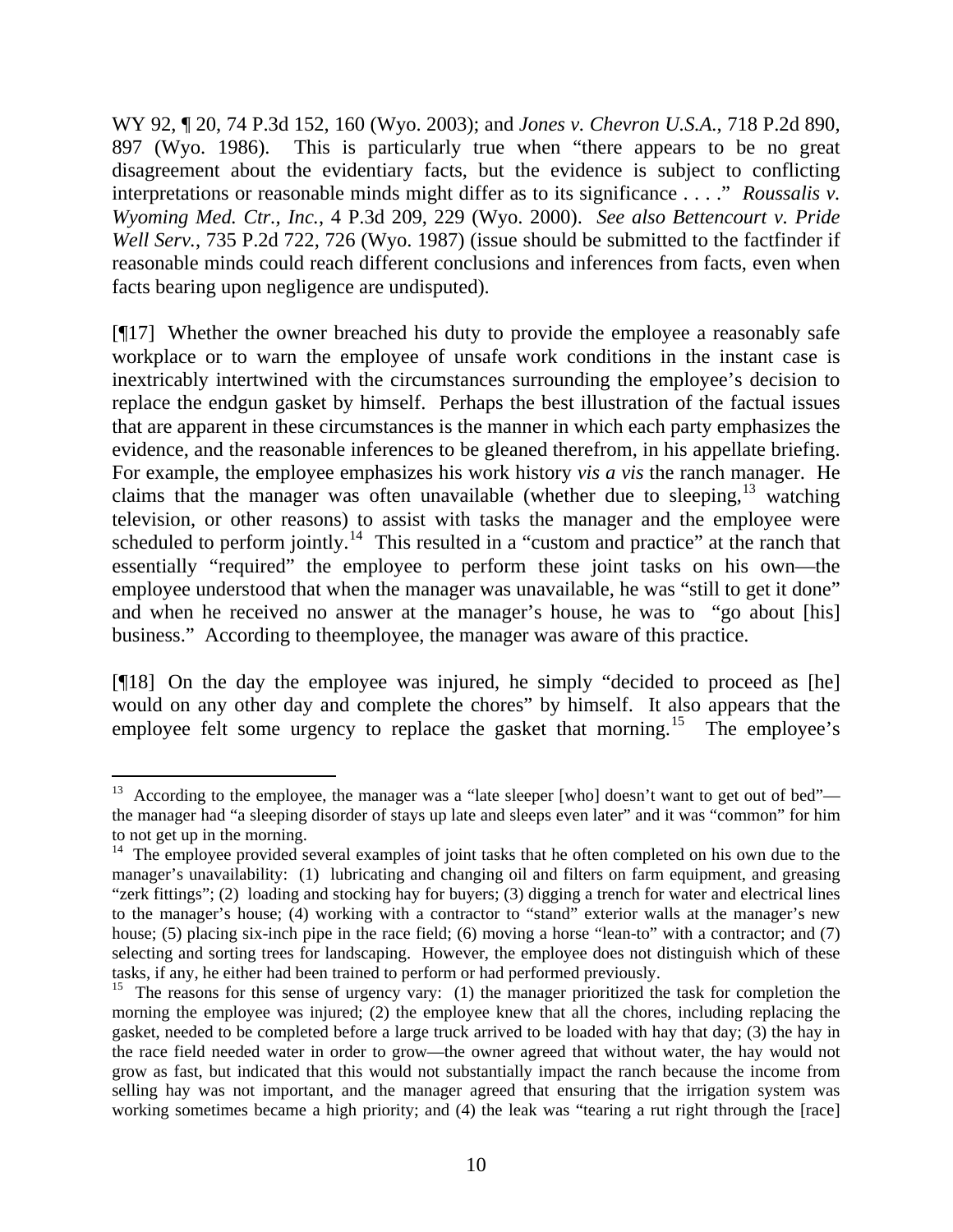position is that the manager knew or should have known, based on the aforementioned practice and the priority that the manager placed on completing the task, that the employee would attempt to replace the gasket himself if the manager was not available. That being the case, the employee was "never instructed not to change [the endgun] by [himself]" and the manager (who had replaced this kind of gasket before) failed adequately to warn the employee (who had never replaced this kind of gasket) of the dangers of replacing the gasket alone.

[¶19] The owner, in turn, emphasizes other aspects of the employee's work history in which the employee worked jointly with the manager, especially on tasks that the employee had not previously completed. For example, the manager trained the employee to perform daily maintenance on the pivot irrigation system when the employee was initially hired. The manager told the employee how the control box and tires worked, and how to maintain the system, check the fluids, and clean the filters and sprinkler heads. Then, after a "couple of walkthroughs," the employee "was turned loose on [his] own." The employee also worked "side by side" with the manager for almost two weeks while installing a water line in the race field. The employee had never installed a water line and the manager was his "guidance" (the manager explained "[t]his is how we do it, and this is why we do it"). The two apparently completed this project just prior to September 19, 2002.

[¶20] The owner also points to the manager's testimony that he told the employee that "it takes two guys" to replace the endgun gasket. The employee acknowledged that he understood that he and the manager were to perform the task together (as they had in the past when the employee had not previously performed a certain task), the employee acted consistently with that understanding when he attempted to contact the manager to help him replace the gasket, and no one at the ranch expressly directed the employee to replace the gasket alone. Accordingly, the owner contends that the employee, who had never replaced this kind of gasket and stated that the manager "knew more about it than [the employee did]," became "frustrated and impatient"<sup>[16](#page-11-0)</sup> and acted independently in

[The employee]. Correct.

A. Yes.

field" where they typically held snowmobile races in October—the owner and the manager acknowledged that it is desirable to have a fairly smooth field without a lot of ruts in it for snowmobile races.

<span id="page-11-0"></span><sup>&</sup>lt;sup>16</sup> The owner relies on the following testimony for the proposition that the employee became frustrated and impatient:

<sup>[</sup>The owner's counsel]. And then you understood that after you finished your chores and got things prepped, you were going to go get [the manager] so you and he would change the gasket on the endgun?

Q. You would do it together, work together like you'd worked on prior occasions, such as laying the pipe; correct?

Q. I take it, then, at some point you became somewhat impatient when [the manager] didn't answer the door?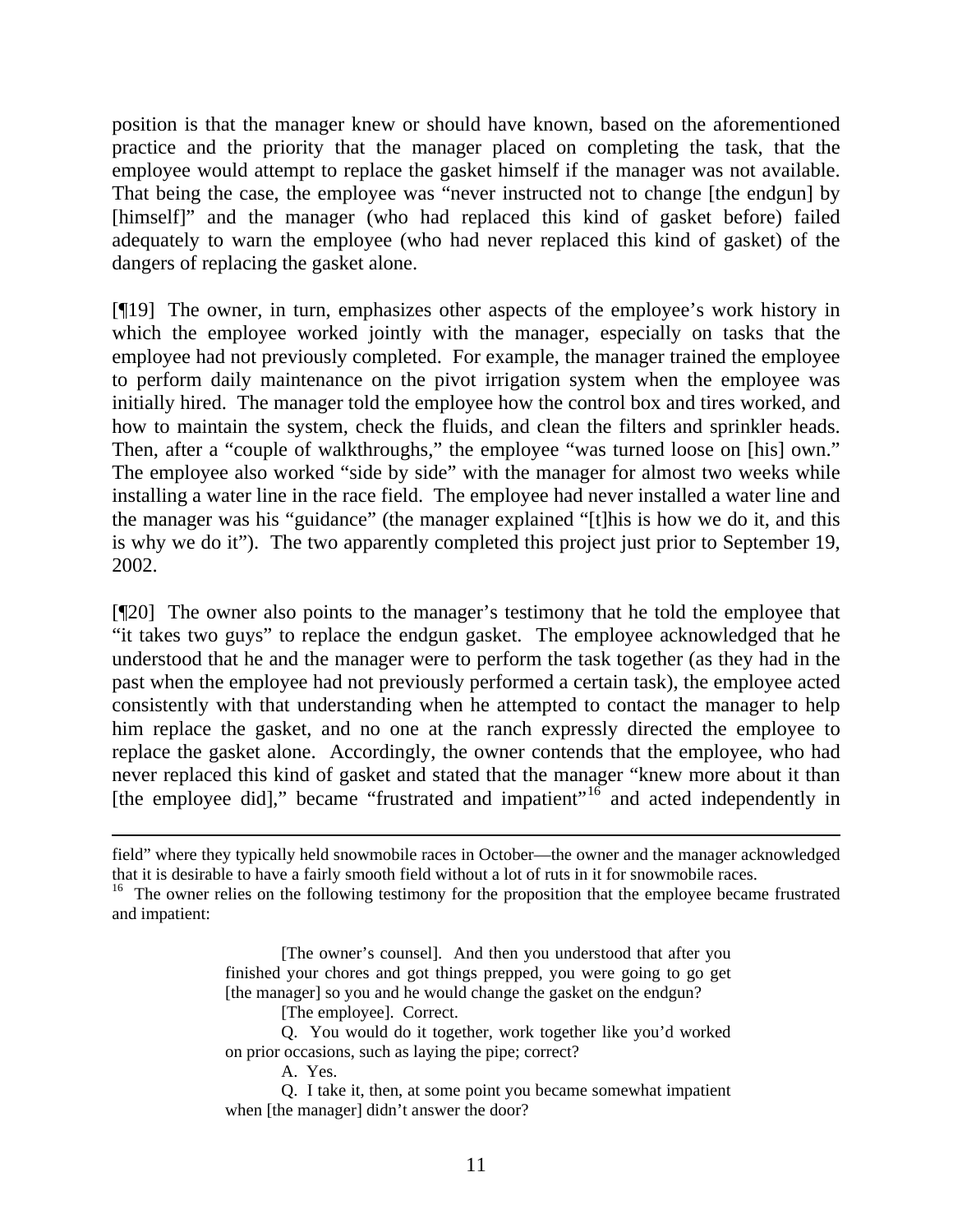deciding to replace the gasket alone. The employee's decision was also contrary to the manager's express instruction.

[¶21] It is apparent from both hearing transcripts that in granting the owner summary judgment, the district court essentially adopted the owner's characterization of the facts. Because this characterization is not the only reasonable inference that can be drawn from the evidence presented, summary judgment was inappropriate. Any doubt in that regard must, according to our standard of review, be resolved in favor of the employee.

[¶22] The employee also contends that these same issues of fact preclude granting the owner summary judgment on the causation element. He argues that the owner's breach of his duty to the employee was the "proximate cause" of the employee's injuries, especially in light of the aforementioned practice that the employee would perform joint tasks on his own if the manager was unavailable to help the employee. The owner asserts that the employee's "independent decision to change the . . . gasket himself, in spite of the fact that he knew it was a two-person job that he was instructed to perform with" the manager, was an intervening cause of the employee's injuries.

"Proximate cause" is

explained as "the accident or injury must be the natural and probable consequence of the act of negligence." *Bettencourt v. Pride Well Service, Inc.*, 735 P.2d 722, 726 (Wyo.1987); *followed in*, *Natural Gas Processing Co. v. Hull*, 886 P.2d

#### it?

 $\overline{a}$ 

Q. And then you go up to the endgun after you become frustrated and impatient; correct?

> A. Yes. \*\*\*

Q. . . . And you think you would do it the same way today that you did it on September 19, 2002, if you were to change the gasket on an endgun?

A. Everything, but I would have more help.

Q. Like what you had planned on doing on September 19, 2002; correct?

A. Correct.

Q. Okay. You would be more patient this time? In other words, in waiting –

A. I was patient then. I don't want you to misinterpret that I was impatient. I was frustrated, but this is a daily occurrence.

A. Yeah. It was kind of frustrating, but it was normal.

Q. And you decided, [t]he heck with it, I'm just going to go do

A. Correct.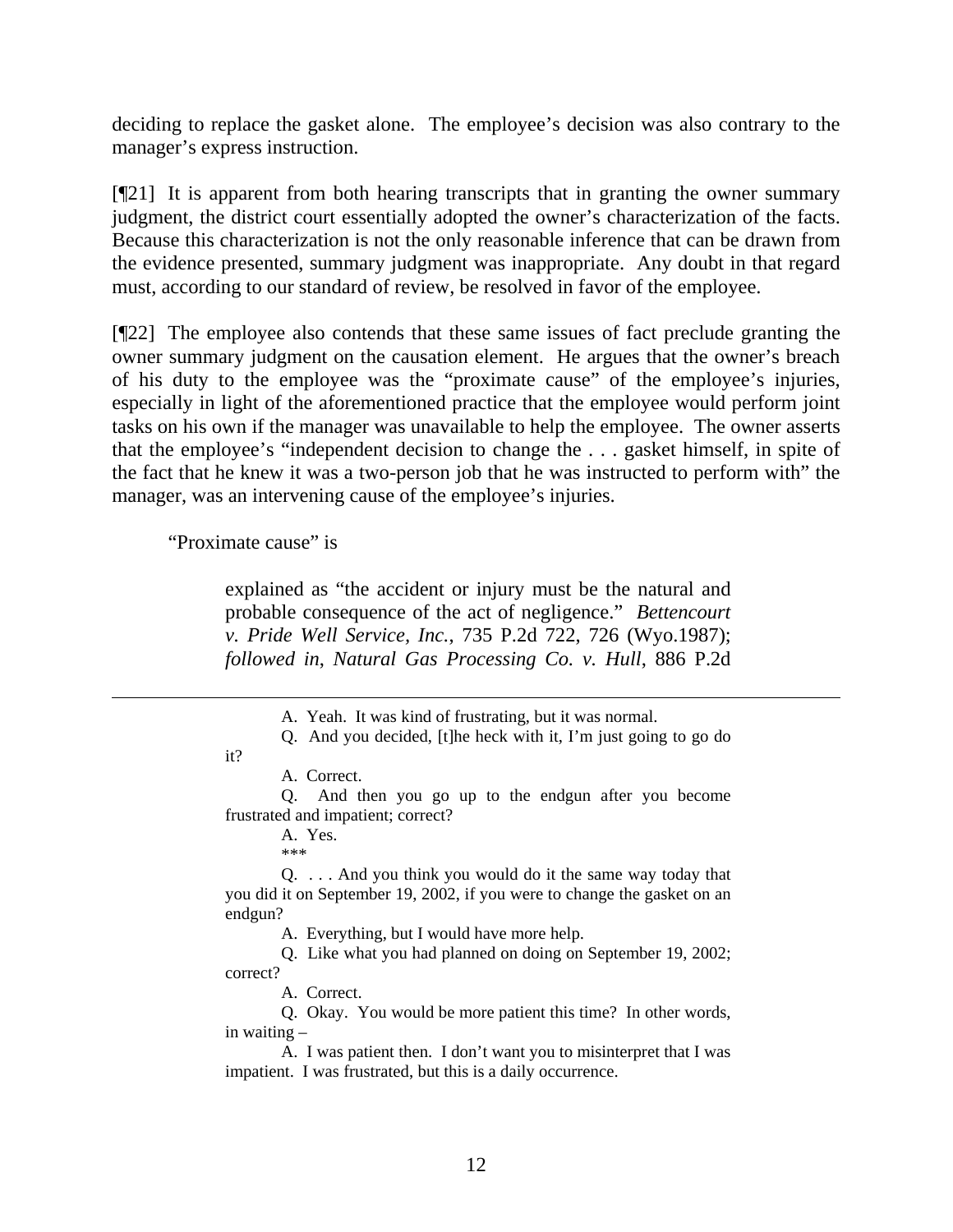1181, 1186 (Wyo.1994); *Lynch v. Norton Const., Inc.*, 861 P.2d 1095, 1099 (Wyo.1993). The ultimate test of proximate cause is foreseeability of injury. *Stephenson v. Pacific Power & Light Co.*, 779 P.2d 1169, 1178 (Wyo.1989). In order to qualify as a legal cause, the conduct must be a substantial factor in bringing about the plaintiff's injuries. *Natural Gas Processing Co.*, 886 P.2d at 1186; *Stephenson*, 779 P.2d at 1178.

\* \* \*

Proximate cause is a question of fact in the usual case, reserved for the determination by the trier of fact, unless the evidence is such that reasonable minds could not disagree. *Duncan v. Town of Jackson*, 903 P.2d 548, 553 (Wyo.1995); *Downen*, 887 P.2d at 520; *Lynch*, 861 P.2d at 1099.

*Turcq v. Shanahan*, 950 P.2d 47, 51-52 (Wyo. 1997) (internal citation omitted). An "intervening cause,"

> if not reasonably foreseeable, will relieve a defendant of liability. *Stephenson*, 779 P.2d at 1178. We have defined an intervening cause as

> > one that comes into being after a defendant's negligent act has occurred \* \* \*. [The intervening cause] is reasonably foreseeable if it is a probable consequence of the defendant's wrongful act or is a normal response to the stimulus of the situation created thereby.

*Century Ready-Mix [v. Campbell County Sch. Dist.]*, 816 P.2d [795,] 802 [(Wyo. 1991)] (quoting *Buckley v. Bell*, 703 P.2d 1089, 1092 (Wyo.1985)).

*Lynch v. Norton Constr.*, 861 P.2d 1095, 1099 (Wyo. 1993).

[¶23] We agree with the employee. In order to determine whether it was foreseeable that the employee would attempt to replace the gasket by himself, one must necessarily resolve the same factual issues that we previously discussed herein. The evidence is such that reasonable minds could disagree as to its effect, and each party obviously emphasizes the same facts in arguing the causation issue as he did in arguing the breach of duty issue.